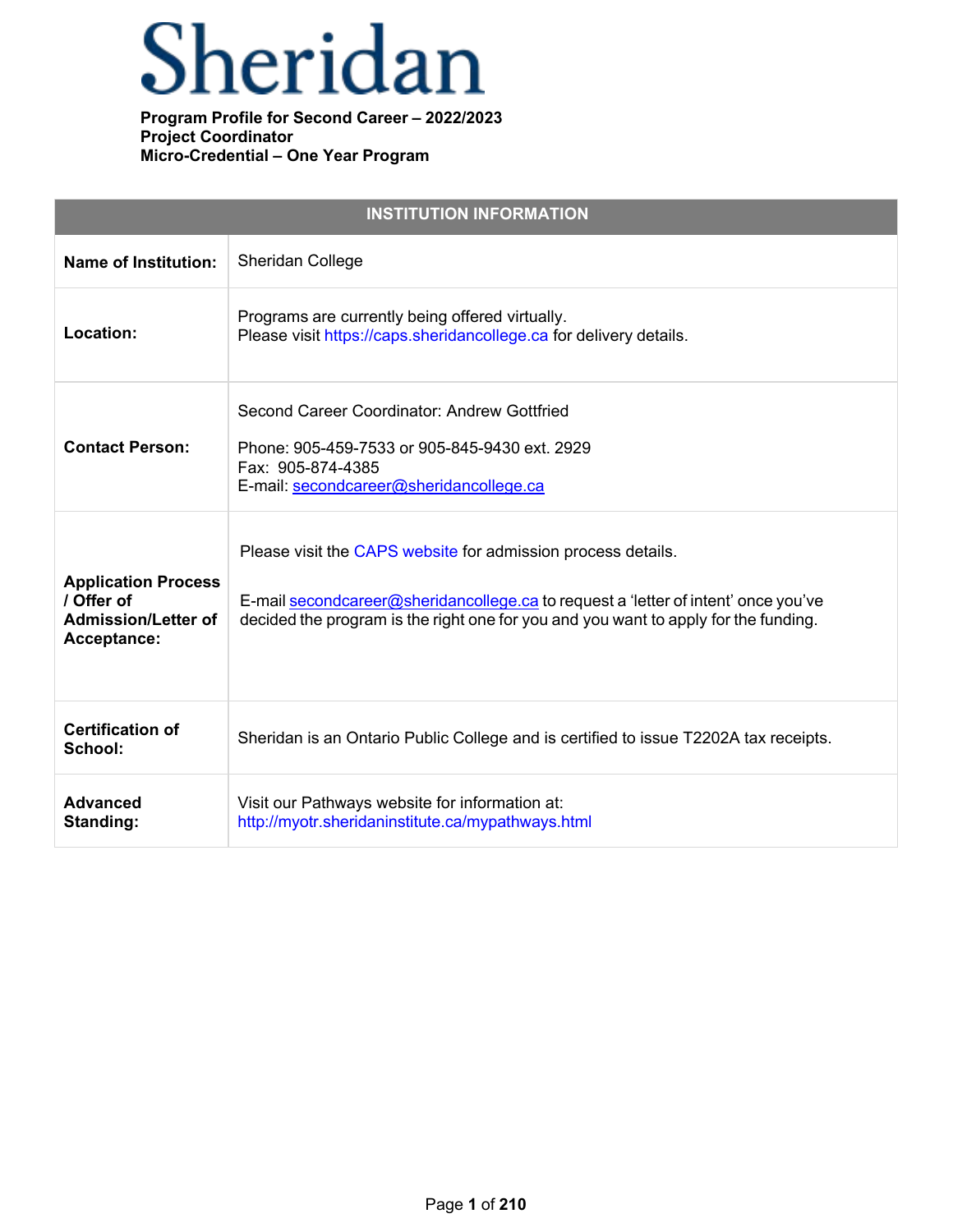

|                                                                                          |                                                                                                                                                                                                                                                                                                                                                                                    |                                                                   |                         | <b>PROGRAM INFORMATION</b>        |   |                                   |  |
|------------------------------------------------------------------------------------------|------------------------------------------------------------------------------------------------------------------------------------------------------------------------------------------------------------------------------------------------------------------------------------------------------------------------------------------------------------------------------------|-------------------------------------------------------------------|-------------------------|-----------------------------------|---|-----------------------------------|--|
| Program Name/<br><b>Credential:</b>                                                      |                                                                                                                                                                                                                                                                                                                                                                                    | Project Coordinator / Micro-Credential                            |                         |                                   |   |                                   |  |
| <b>Program-Specific</b><br><b>Admission</b><br><b>Requirements:</b>                      |                                                                                                                                                                                                                                                                                                                                                                                    | https://caps.sheridancollege.ca/products/project-coordinator.aspx |                         |                                   |   |                                   |  |
|                                                                                          | 1                                                                                                                                                                                                                                                                                                                                                                                  |                                                                   | 2                       |                                   | 3 |                                   |  |
|                                                                                          | 1                                                                                                                                                                                                                                                                                                                                                                                  |                                                                   | $\mathbf 2$             |                                   | 3 |                                   |  |
| <b>Program Offered</b><br><b>SEPTEMBER 2022</b><br><b>Start/End dates by</b><br>semester | 1<br>to                                                                                                                                                                                                                                                                                                                                                                            | Sept 12 2022<br>Dec 16 2022                                       | $\overline{\mathbf{2}}$ | Jan 9 2023<br>to<br>Apr 14 2023   | 3 | May 8 2023<br>to<br>Aug 11 2023   |  |
| <b>Program Offered</b><br><b>JAN 2023</b><br><b>Start/End dates by</b><br>semester       | 1<br>to                                                                                                                                                                                                                                                                                                                                                                            | Jan 9 2023<br>Apr 14 2023                                         | $\mathbf{2}$            | May 8 2023<br>to<br>Aug 11 2023   | 3 | Sept 12 2023<br>to<br>Dec 16 2023 |  |
| <b>Program Offered</b><br><b>MAY 2023</b><br><b>Start/End dates by</b><br>semester       | 1<br>to                                                                                                                                                                                                                                                                                                                                                                            | May 9 2023<br>Aug 11 2023                                         | $\mathbf{2}$            | Sept 12 2023<br>to<br>Dec 16 2023 | 3 | Jan 8 2024<br>to<br>Apr 19 2024   |  |
| Program Length/<br><b>Hours/Weeks:</b>                                                   | Program duration (weeks): 42<br>Total instructional hours: 168<br>Programs starting in September have a holiday break of approximately 3 weeks.<br>Programs starting in January and May run continuously over 8 months (no summer<br>break), with two weeks between semesters.<br>Students will be notified about their class schedule prior to the beginning of each<br>semester. |                                                                   |                         |                                   |   |                                   |  |
| <b>Class Size:</b>                                                                       |                                                                                                                                                                                                                                                                                                                                                                                    | Approximately 35                                                  |                         |                                   |   |                                   |  |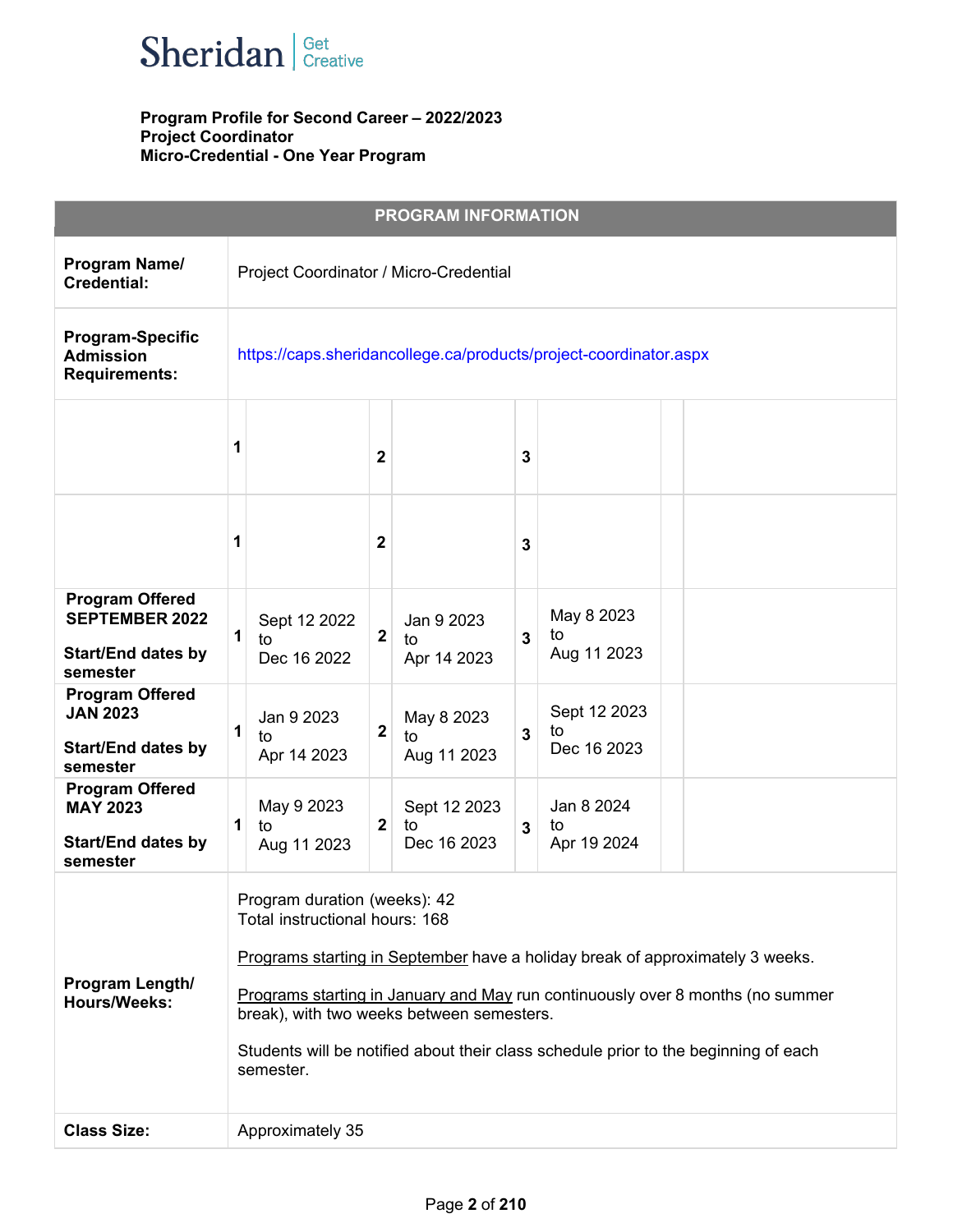

| <b>Course Outline:</b> | https://www.sheridancollege.ca/programs/courses/course-outline-search |
|------------------------|-----------------------------------------------------------------------|
|                        |                                                                       |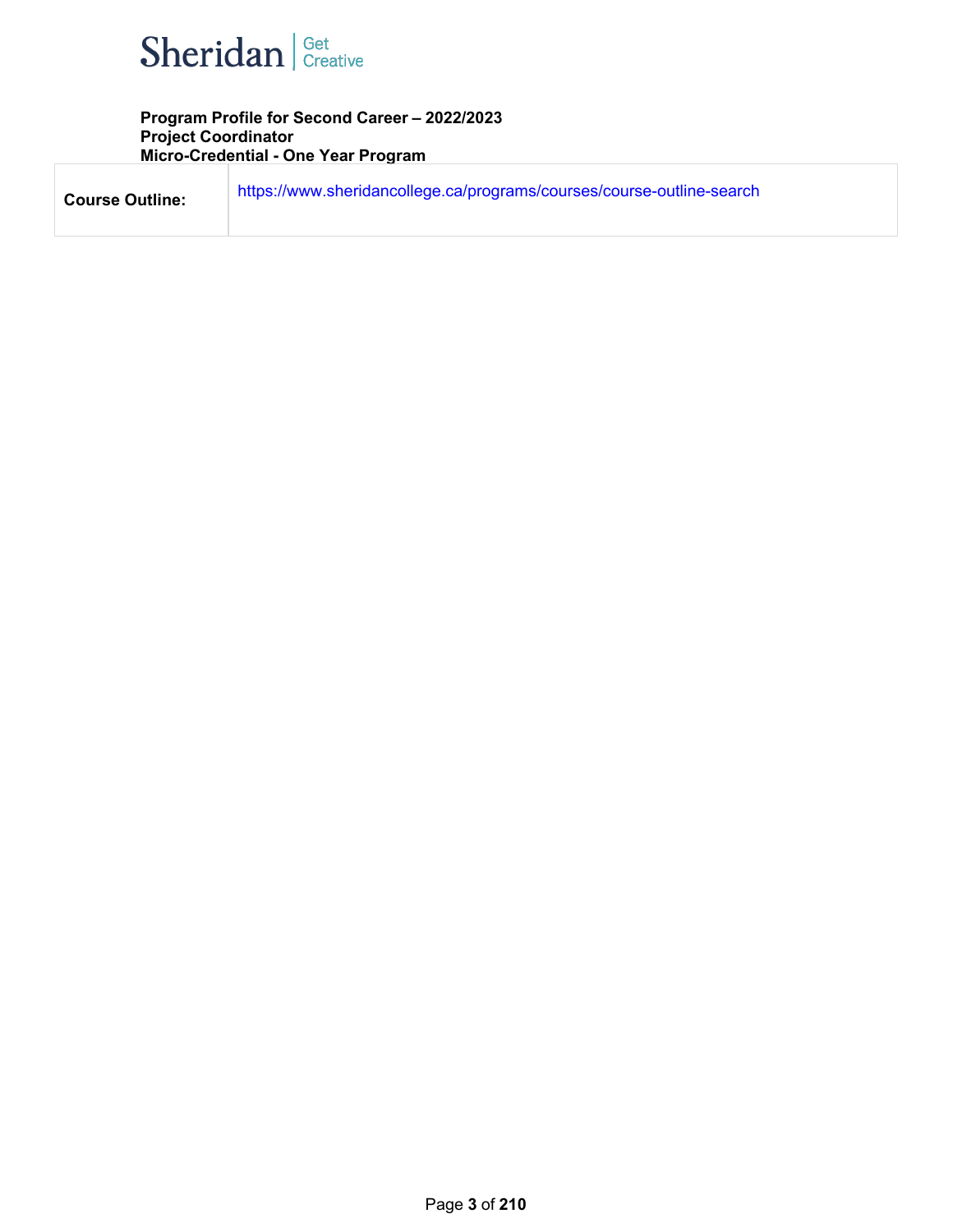

|                                                                                                       | \$1211.92                                                                                                                                                                                                                                                                                                                                                                                                             |
|-------------------------------------------------------------------------------------------------------|-----------------------------------------------------------------------------------------------------------------------------------------------------------------------------------------------------------------------------------------------------------------------------------------------------------------------------------------------------------------------------------------------------------------------|
| <b>Annual Tuition:</b>                                                                                | https://caps.sheridancollege.ca/products/project-coordinator.aspx                                                                                                                                                                                                                                                                                                                                                     |
| (applicable at time<br>of publication -<br>subject to change<br>without notice)                       | Tuition fees are regulated by the Ministry of Advanced Education and Skills Development<br>and a change could be made by action of the Ontario Government.<br>As the Fee Guide is prepared in advance, Sheridan reserves the right to make changes<br>due to errors and omissions. Additional fees will apply for some programs with a modified<br>curriculum. All information provided is current as of publication. |
| Parking:<br>(applicable at time<br>of publication -<br>subject to change<br>without notice)           | https://epark.sheridancollege.ca/                                                                                                                                                                                                                                                                                                                                                                                     |
| <b>Book Costs:</b><br>(applicable at time<br>of publication -<br>subject to change<br>without notice) | \$435.25                                                                                                                                                                                                                                                                                                                                                                                                              |
| <b>Other Costs:</b>                                                                                   | Ancillary fees - \$163.6                                                                                                                                                                                                                                                                                                                                                                                              |
| <b>Payment Policy for</b><br><b>Second Career:</b>                                                    | Purchase your course from our CAPS website when the courses become available and<br>provide your receipt to your ministry.                                                                                                                                                                                                                                                                                            |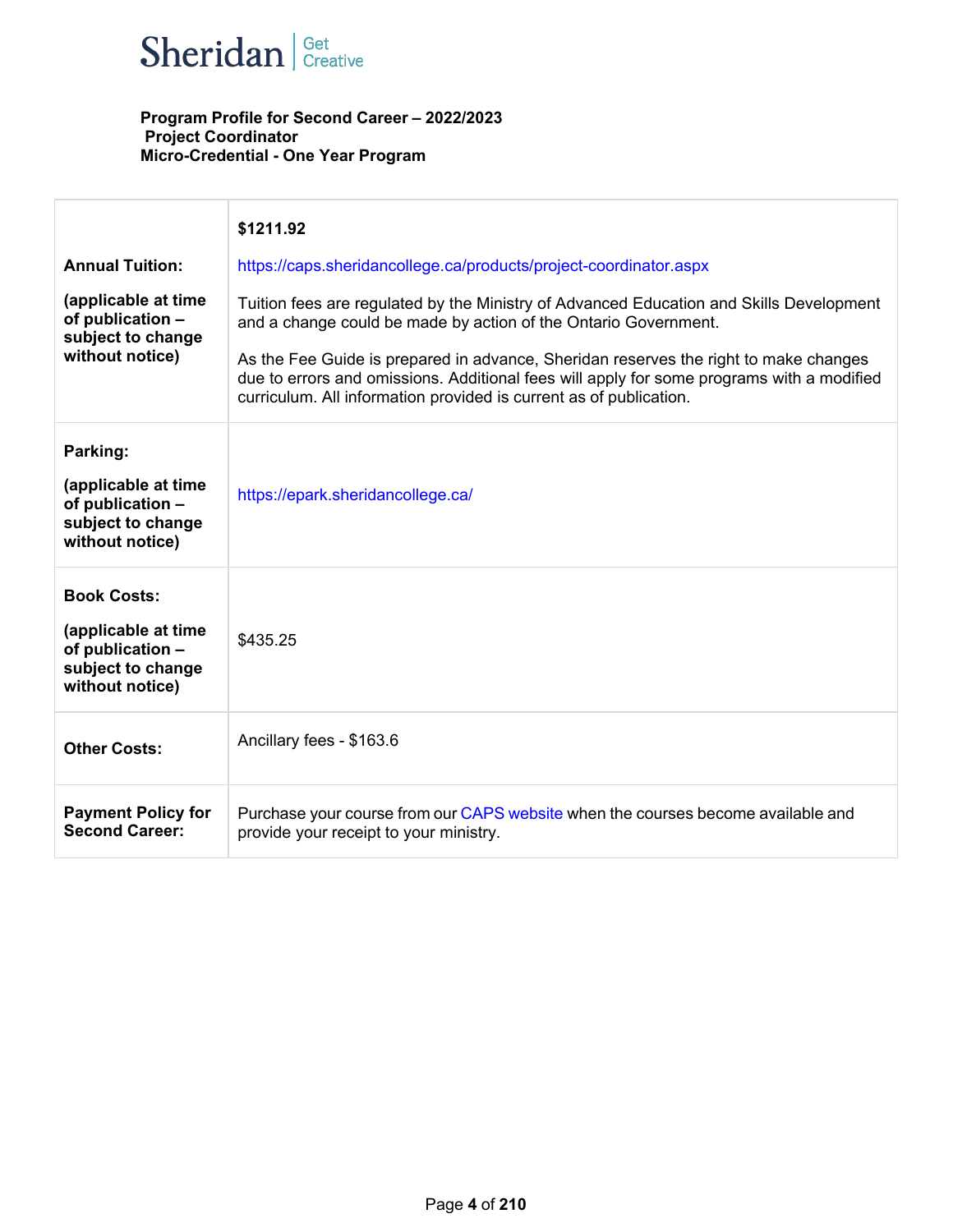

| <b>Withdrawal/Refund</b><br><b>Policy</b>                                                                             | For refunds or withdrawals, please visit:<br>https://caps.sheridancollege.ca/student-guide/transfers-refunds-and-withdrawals.aspx<br>Please note: As a Second Career-funded student, all refunds are to be returned to your<br>funder.                                                                                                                              |
|-----------------------------------------------------------------------------------------------------------------------|---------------------------------------------------------------------------------------------------------------------------------------------------------------------------------------------------------------------------------------------------------------------------------------------------------------------------------------------------------------------|
| <b>Your Second Career</b><br>and Career<br><b>Opportunities:</b>                                                      | Students will learn the processes, planning, and execution aspects of managing a project<br>from start to finish. In-depth skills in managing resources, stakeholders, procurements<br>and costs are covered.                                                                                                                                                       |
| <b>Please identify the</b><br>main skill learners<br>can expect to gain<br>upon completion of<br>the micro-credential | The processes, planning and execution aspects of managing a project from start<br>$\bullet$<br>to finish while using tools such as Microsoft Project. As well as skills in managing<br>resources, stakeholders, procurements and costs related to projects.                                                                                                         |
| <b>Method of</b><br>Instruction:                                                                                      | online                                                                                                                                                                                                                                                                                                                                                              |
| <b>Equipment</b><br><b>Availability:</b>                                                                              | Students will have access to computers in open access computer labs.                                                                                                                                                                                                                                                                                                |
| <b>Instructor</b><br><b>Qualifications:</b>                                                                           | Our faculty is hired based on a combination of industry experience and academic<br>qualifications. Most faculty have relevant Master's degrees and/or professional<br>certifications where applicable.<br>Our faculty is provided with opportunities to engage in professional development to<br>ensure currency in their field and proficiency in teaching adults. |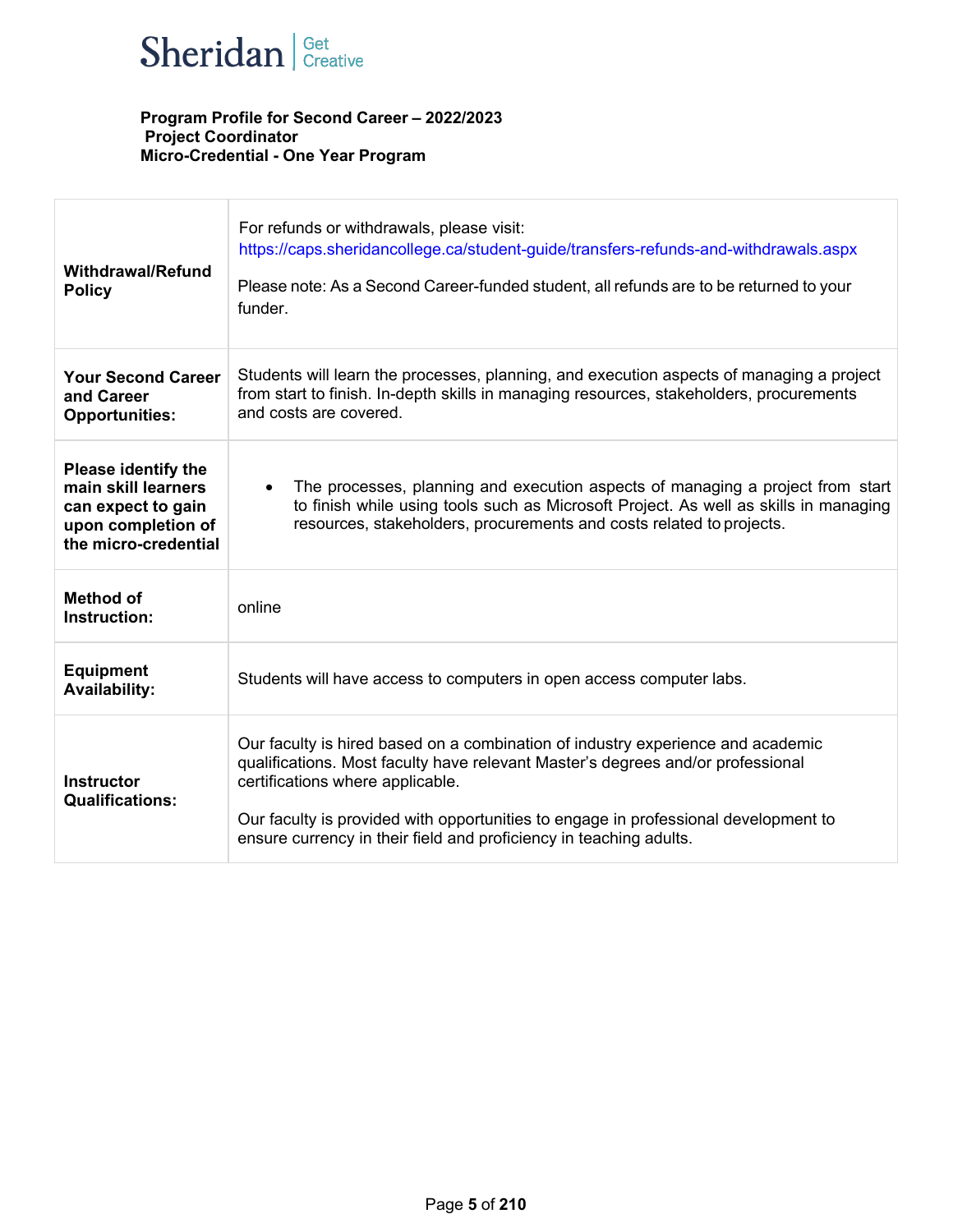

| <b>Curriculum Design:</b>                                                         | All programs are designed and kept up to date with input from Research and Innovation<br>teams which include representation from employers and industry organizations.<br>The Centre for Teaching and Learning at Sheridan oversees the design of new programs<br>and courses and maintains a schedule of program review to keep programs up to date.                                                                                                                                                                                                                                                                   |  |  |
|-----------------------------------------------------------------------------------|-------------------------------------------------------------------------------------------------------------------------------------------------------------------------------------------------------------------------------------------------------------------------------------------------------------------------------------------------------------------------------------------------------------------------------------------------------------------------------------------------------------------------------------------------------------------------------------------------------------------------|--|--|
| <b>Evaluation of</b><br>Instructors,<br><b>Courses and</b><br>Programs:           | Students have the opportunity to complete a formal evaluation of the course and instructor<br>at the end of each course.<br>Public colleges must survey students, graduates and employers as mandated by the<br>Ministry of Advanced Education and Skills Development to obtain information on Key<br>Performance Indicators (KPIs). Please visit:<br>https://www.sheridancollege.ca/about/administration-governance/policies-accountability/<br>key-performance-indicators                                                                                                                                             |  |  |
| <b>Physical Facilities:</b>                                                       | Sheridan classrooms and campus facilities are accessible and are designed to support a<br>wide range of applied learning activities. Classrooms and labs are equipped with modern<br>technology, including digital AV teaching and learning aids. Our Trafalgar, Davis and<br>Hazel McCallion campuses have physical fitness facilities, full-service cafeterias, modern<br>learning resource centres and vibrant student centres which contribute to supporting<br>student learning and life. Each campus has attractive grounds that provide a relaxing<br>counterpoint to the hustle and bustle of student activity. |  |  |
| <b>Additional Supports</b><br>and Resources:                                      | As a public college, Sheridan is able to offer a full range of student services and supports.<br>Please review our services by visiting:<br>https://www.sheridancollege.ca/student-life/student-services                                                                                                                                                                                                                                                                                                                                                                                                                |  |  |
| <b>Accessibility:</b>                                                             | The Accessible Learning Services Office facilitates equal access for eligible students with<br>disabilities by coordinating reasonable academic accommodations and support services.<br>For more information on student accommodations, please visit:<br>https://www.sheridancollege.ca/student-life/student-services/accessible-learning-services                                                                                                                                                                                                                                                                      |  |  |
| <b>Key Performance</b><br>Indicators (KPI) -<br>(graduation,<br>employment rates) | https://www.sheridancollege.ca/about/administration-governance/policies-accountability/<br>key-performance-indicators                                                                                                                                                                                                                                                                                                                                                                                                                                                                                                   |  |  |
| <b>ADDITIONAL NOTES</b>                                                           |                                                                                                                                                                                                                                                                                                                                                                                                                                                                                                                                                                                                                         |  |  |